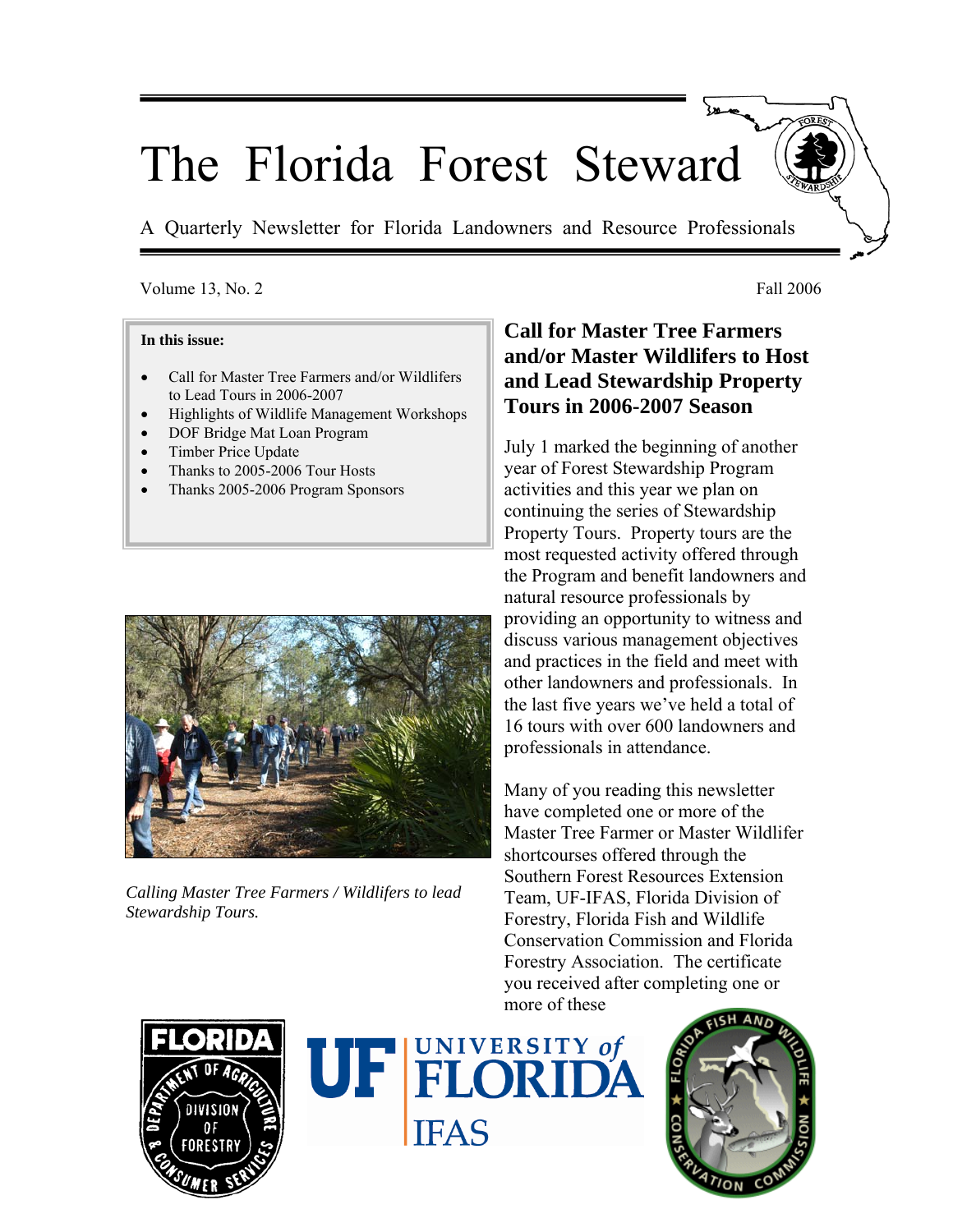programs states that you have:

*"completed 21 hours of forestry and/or wildlife management training and hereby given the title Master Tree Farmer (or Master Tree Farmer 2 or Master Wildlifer) for volunteering to work to advance forestry and/or wildlife management in Florida."* 

This year we'd like to give Florida's Master Tree Farmers and Wildlifers an opportunity to volunteer by hosting and leading a landowner tour at their property. If you've been to some of our tours, you know the sky's the limit when it comes to topics but most fall under these categories:

- Timber management objectives and practices
- Wildlife management objectives and practices
- Agroforestry enterprises (such as cattle and pines)
- Soil and water conservation (such as planting along the contour)
- Recreation/aesthetics
- Best Management Practices
- Role of prescribed fire and/or other vegetation management techniques in meeting objectives
- Regulations affecting management or opportunities
- Historical resources and conservation
- Other alternative enterprises that have been featured include pine straw, hunting leases, shiitake mushrooms, ecotourism, ecocemetery, etc…

An added feature of tours this year will include time at the beginning of each tour for landowners to briefly introduce themselves and share some objectives,

challenges or experiences. As in past tours, agency and/or private natural resource professionals will facilitate the discussions by providing additional information as needed. We will continue to solicit funding from sponsoring organizations to cover the meals provided at the end of each tour.

If you have completed the Master Tree Farmer and/or Master Wildlifer courses and wish to volunteer by hosting and leading a landowner tour at your property during the 2006-2007 tour season, please contact Chris Demers at 352-846-2375 or cdemers@ufl.edu.

## **Highlights of Stewardship Workshop Series: Beyond Food Plots – Enhancing Wildlife Habitat on Your Forest Property**



Wildlife is a hot topic for many landowners, especially when it comes to game species and food plots. While food

plots can supplement wildlife habitat, they are no substitute for healthy, diverse forested landscapes in providing habitat for varied and abundant wildlife populations. Managing native vegetation in forests and permanent openings is usually less costly than establishing food plots and can be very effective. In addition to some basic information about food plot establishment, this program focused on management practices that can be used to improve or provide the essential components of productive wildlife habitat on forest properties.

The program was held in Jackson, Santa Rosa and Hamilton Couties. We used the same agenda for each program but, as is the case with all our workshops in a series,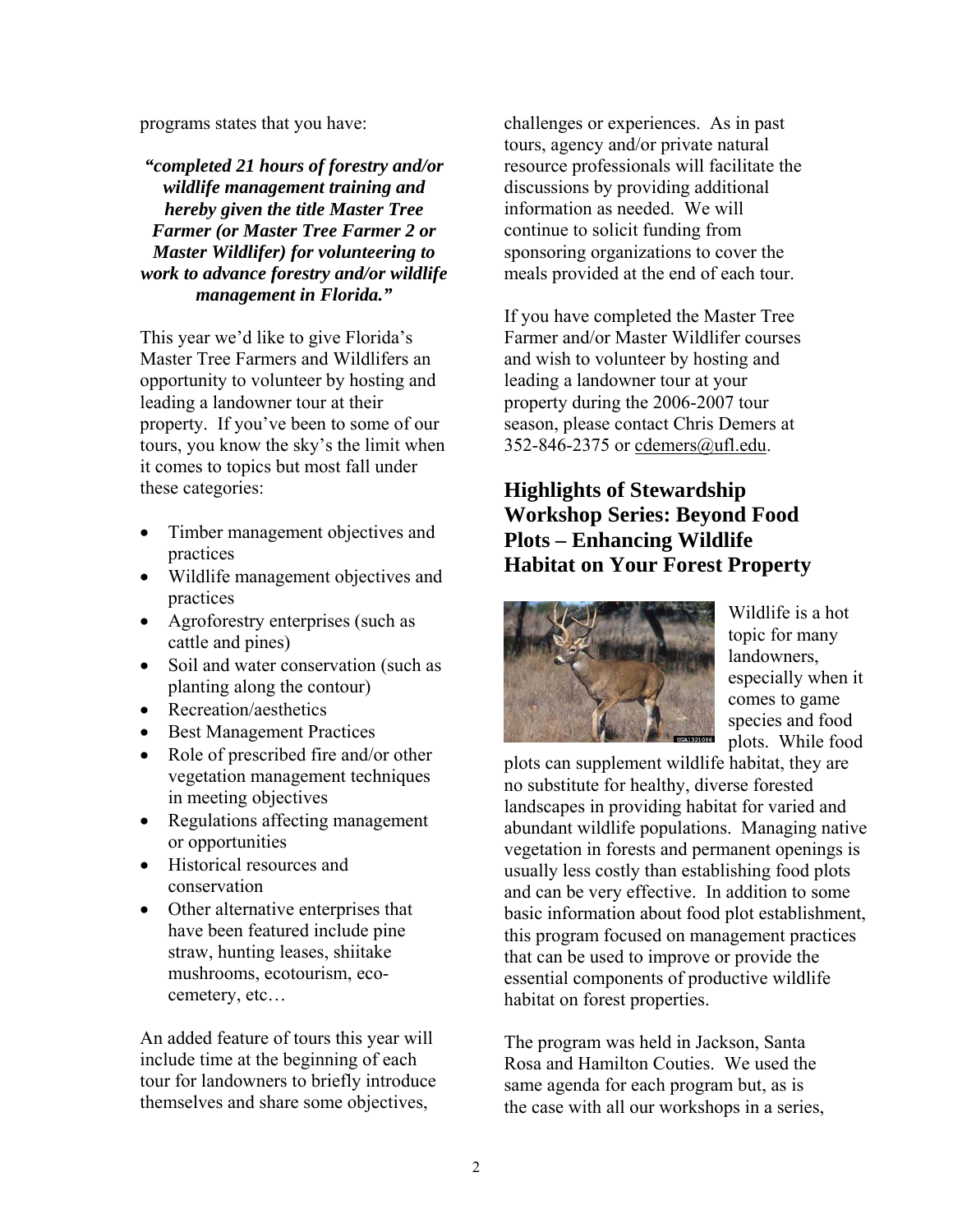each workshop was also unique and featured different presenters and field examples. Here are some highlights and take-home messages from the series:

#### **Wildlife habitat components: know what you have and set realistic goals**

Arlo Kane and Chris Wynn set the stage with this introductory presentation. First things first: before you can decide what to do, you need to know where you are going with your management. Some important considerations:

- What species am I interested in?
- Do I have the right habitat type(s)?
- Can I create the right habitat or enhance what I have?
- Do I have the right equipment?
- Can I afford it?

Food: What plants does your target species eat? What are their nutritional needs and preferred foods? Cover: Cover is needed for shelter, protection from predators, and nesting for birds.

Water: Some animals need it more than others but all require it.

Space: Depends on home range, body size, territoriality and mobility of target animals.

The arrangement of these components on your property and possibly the rest of the landscape around your property will be important.

#### **Non-game species and species of special concern**

Presenting on this topic were Mike Wilson, Ted Hoehn, Kevin Enge, Rick McCann and Leslie Adams. Habitat loss is a major factor leading to the status of imperiled species. One of Mike's slides showed the historical and current extent

of the longleaf pine ecosystem in the southeast and, after seeing that, it's easy to understand why species dependent on this habitat, like gopher tortoise, redcockaded woodpecker, fox squirrels, indigo snakes and others, are in decline. About 3% of the original area covered by the longleaf ecosystem remains today. An important component of the longleaf ecosystem is fire. Today fire is either completely absent or more challenging to use as a management tool due to increased densities of people, roads and structures near forestlands and liability associated with smoke. Habitat can be improved for these species with growing season burns every 2-5 years to promote important food plants; thinning pine stands to 50 or 60 square feet of basal area/acre or less; and restoring native groundcover plants like wiregrass, broadleaved grasses, gopher apple, asters, legumes, vervain, goosefoot and spurge.

Wetlands, interspersed across Florida's landscape, are another critical habitat type. Maintaining or restoring the function of wetlands is critically important for many species of birds, mammals, reptiles and amphibians.

Freshwater streams are home to many fish and other unique creatures like mussels, many of which now have imperiled populations due to water quality issues and declining riparian habitat. Ted Hoehn with the Florida FWC pointed out that while Best Management Practices for forestry are effective at reducing erosion and siltation into streams, they may not be adequate for maintaining habitats for certain animals dependent on riparian habitats. Buffer widths recommended by FWC for many birds, reptiles and amphibians are at least 100 feet or more.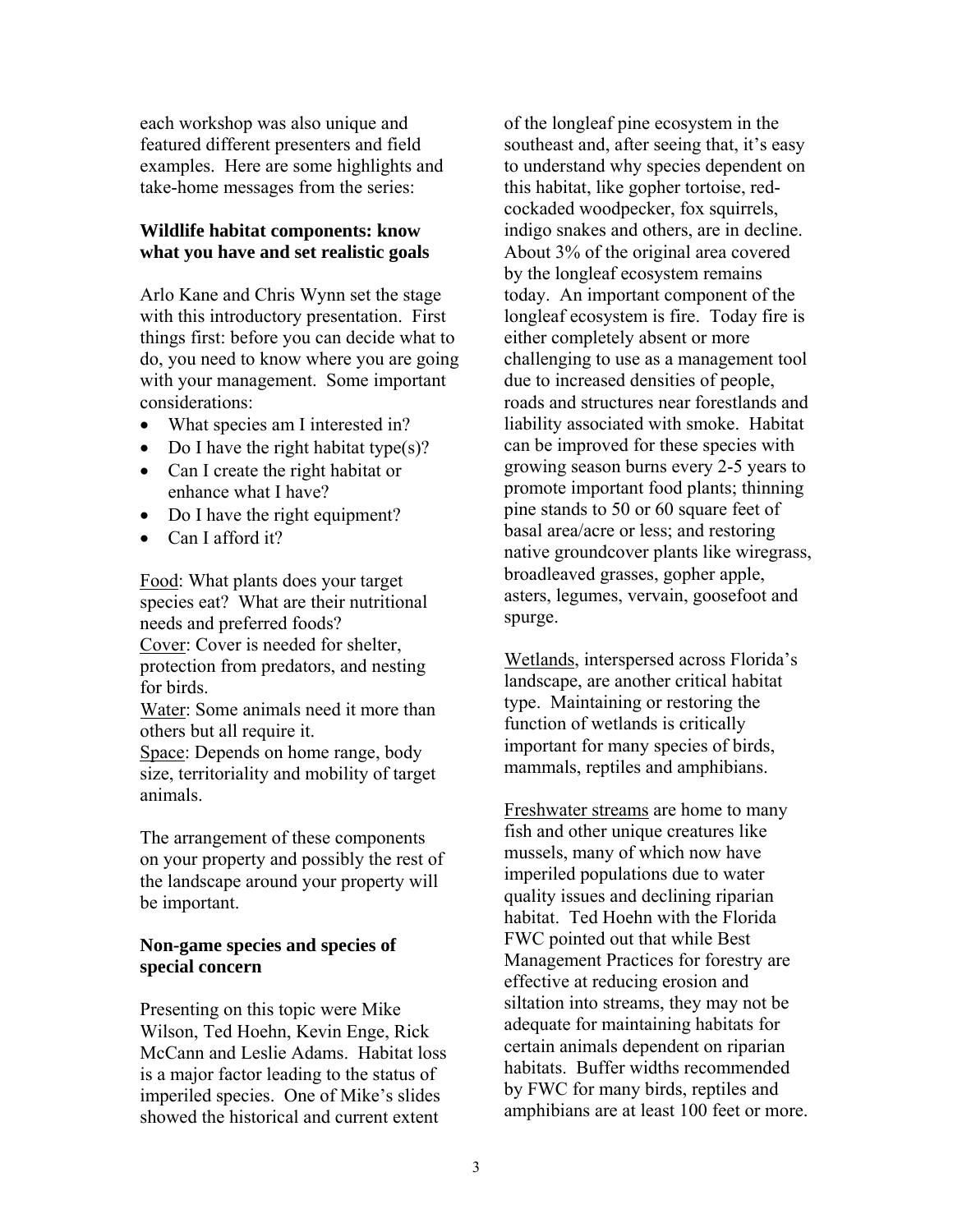A fact sheet showing buffer widths recommended for different benefits is available at this link: http://www.fws.gov/panamacity/progra ms/pdf/bufferfact.PDF.

#### **Habitat management practices: putting equipment, fire and chemicals to use**

Those of you that have worked with them know that Wayne Harris and Scotland Talley have extensive knowledge and experience with the practical aspects of wildlife management. Their "Habitat Management 101" presentation provided a good overview of the practices and equipment that can be used to manage for wildlife. It's interesting to note that the purpose of most of these practices is to bring the site back to an earlier successional stage and most of them are also used in timber production.

Mechanical treatments: Anyone involved with timber production is familiar with chopping, disking, thinning, scalping and raking. All these treatments can benefit wildlife by knocking down vegetation, moving vegetation from the site, scarifying the soil to promote growth of herbaceous food plants or preparing the site for planting food plants or trees.

Chemical treatments: Herbicides are a very useful tool for managing vegetation and, if successfully applied, can provide valuable wildlife habitat and much longer lasting control of unwanted vegetation than mechanical methods. This is especially important when preparing a site for planting pines and/or controlling unwanted woody vegetation or invasive plants to restore native groundcover.

Fire: Florida conservationists can never say enough about the importance of fire in managing upland habitats, or even wetland habitats in some cases. If you attend many workshops and tours you are probably tired of hearing about fire and want us to just make it easier to burn so you can start putting some fire on the ground, right? We all know fire is one of the best and cost-effective tools available to us for managing habitats but we live in a fast-growing state with more people, roads and structures added to the landscape each day. Prescribed fire is not as accepted and low-risk as it once was and following a few simple rules is essential. Have a burn plan and always contact your Division of Forestry (DOF) District Office to get a burn authorization before you burn. A summary of other pertinent rules is at: http://edis.ifas.ufl.edu/FR055. Find your District Office here: http://www.fldof.com/field\_operations/index.html.

The key to successful implementation is knowing how, when and where to use these various applications as a single treatment or in combination to accomplish your objectives.

#### **Wildlife management technical and cost-share assistance**

Jeremy Martin, Kim Mortimer and Mike Blondin handled this topic well. There are many Federal and state cost-share programs available to help landowners with managing natural resources on their property. The Wildlife Habitat Incentives, Landowner Incentives, Conservation Reserve, Environmental Quality Incentives, Partners for Fish and Wildlife, Keeping Common Species Common, Wetland Reserve, and Grassland Reserve Programs all provide financial assistance to landowners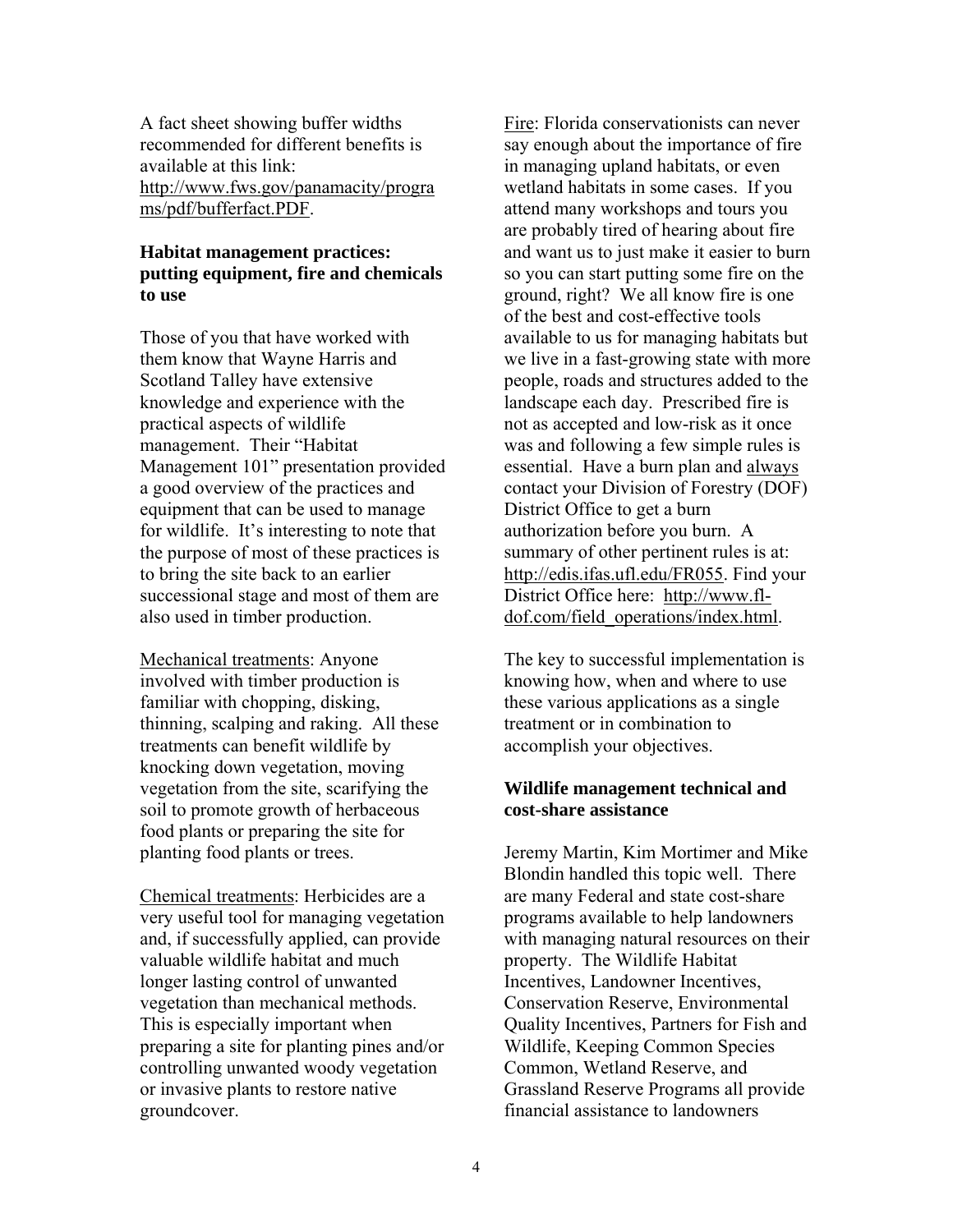interested in managing natural resources on their properties. Information and contact information about most of these is in the Stewardship publication, "Improving, Restoring, and Managing Natural Resources on Rural Properties: Sources of Financial Assistance", on the Web at http://edis.ifas.ufl.edu/FR156. You can also apply for most of them at your local USDA Service Center.

#### **Field Trips**

Lily Pad Ranch and Hunt Club,

Jackson County: Steve Smith, owner of the property, graciously allowed us to take a tour of Lily Pad Ranch, also known as Daniel Springs. Features of the tour included one of the 6 or 7 springs that originate on the property, crimson and ladino clover plantings, summer and winter food plots (oats, clovers, wheat, peas), cogongrass control demonstration with Cogon-X, demonstration of a Posi-trac with mulcher head, hack and squirt herbicide demonstration on chinaberry, modified hub-and-spoke food plot arrangement, timber sale considerations, and DOF prescribed fire services.

West Florida Research and Education Center at Jay, Santa Rosa County: Rick Williams led us around the property to see areas where they are controlling exotic plants, like Chinese tallow and cogongrass, with herbicide; a hack and squirt demonstration on Chinese tallow, food plots where data on nutritional outputs have been documented; and hardwood tree plantings for intermediate income from biomass fuel harvests.

Potash Corporation of Saskatchewan property, Hamilton County: The moral



of the story here: you can do a lot for wildlife on a highly disturbed site, even a phosphate mine. Features of this tour were fish management in the lakes created by the mining operations, prescribed fire for maintaining quail habitat on Bienville Plantation, thinning, wetland mitigation, quality deer management, and a drag-line operation in progress where a larger-than-one-canimagine-without-seeing-it shovel can move over 50,000 tons of earth in a single swoop.

There are many folks to thank for conducting these programs: Leslie Adams, Tim Baxley, Mike Blondin, Charles Brasher, Brian Cobble, Dan Darby, Chris Demers, Daniel Dorosheff, Kevin Enge, John Hadden, Wayne Harris, Ted Hoehn, Arlo Kane, Tim King, Ed Jowers, Andrew Lee, Jeremy Martin, Rick McCann, Chuck McKelvy, Kim Mortimer, Barbara Pledger, Steve Rockwood, John Sabo, Steve Smith, Greg Staten, Scotland Talley, Allen Tyree, Robin Vickers, Sally Waxgiser, John Wester, Rick Williams, Beau Willsey, Mike Wilson, Robert Wolfe and Chris Wynn. Thanks everyone for all your time and effort!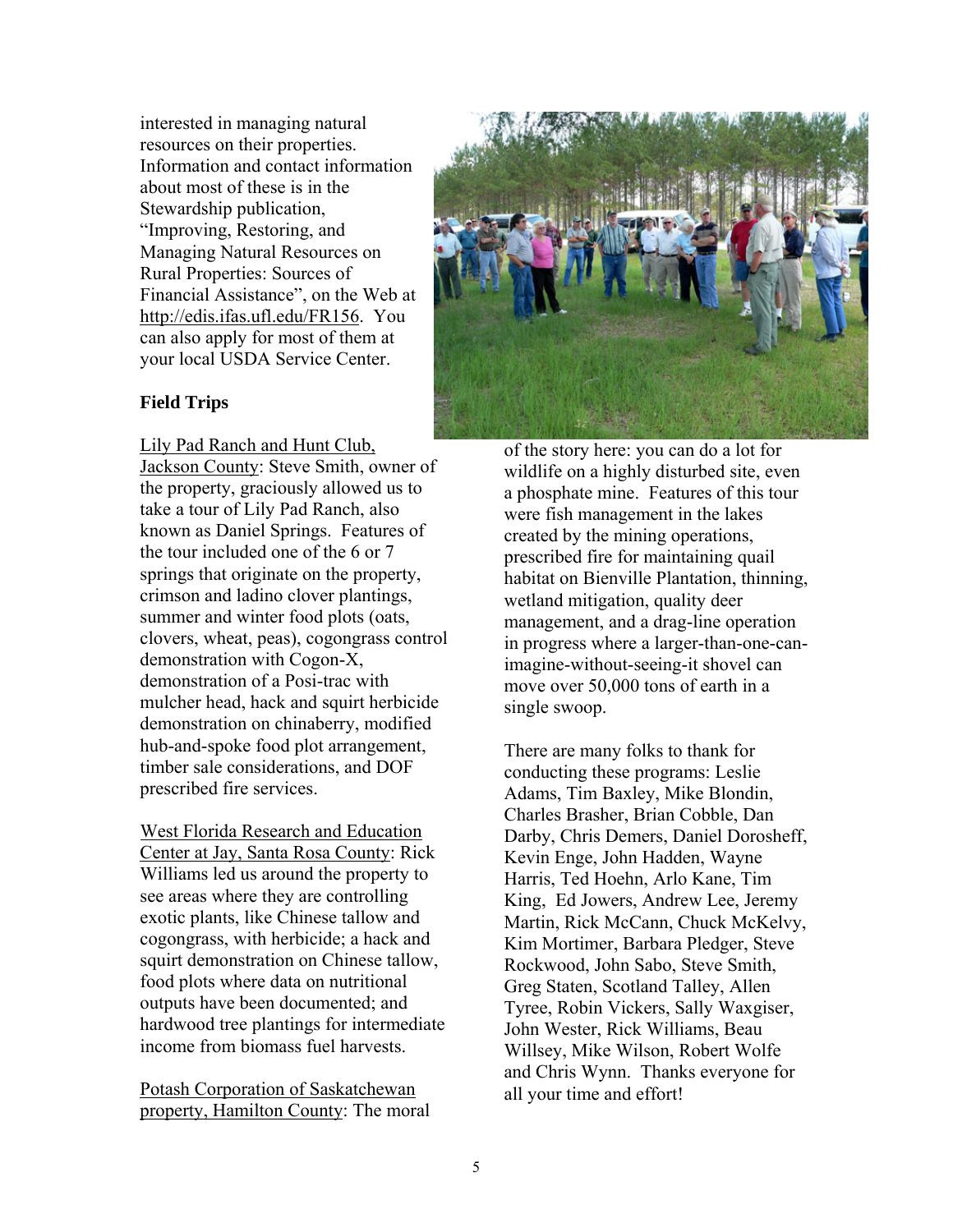## **Division of Forestry Announces a New Bridge Mat Loan Program**

The Florida Division of Forestry Hydrology Section is proud to announce a new outreach program aimed at loggers and forest landowners conducting logging activities. The program provides, at no cost to the borrower, logging bridge mats for use as temporary stream crossings. Each bridge mat is 24 feet long and 4 feet wide. Three mats are used for skidding logs over streams. Three sets of bridge mats were purchased using Forest Stewardship funds and will be located at Division of Forestry offices in Ocala, Lake City, and Bonifay. Bridge mats are loaned out on a first come first served basis. It will be the responsibility of the borrower to provide sufficient equipment for loading and transporting the bridge mats to and from the Division of Forestry office. Specific details about the program can be obtained by contacting your local Silviculture Best Management Practices (BMP) Forester.

Other outreach programs available from your Silviculture BMP Forester include BMP Workshops, BMP Notice of Intent submissions, general BMP advice, as well as onsite Courtesy Audits. The Courtesy Audit program is designed to provide landowners and resource professionals with feedback on how their silviculture operation (logging, site preparation, etc.) is complying with Division of Forestry's Silviculture Best Management Practices. If a BMP concern is identified, recommendations will be made on how to remedy the situation and mitigate any possible negative impacts to water quality. Silviculture BMPs are guidelines that apply to all ongoing silviculture

activities. When implemented, Silviculture BMPs will significantly reduce impacts to water quality and wetlands from nearby silviculture activities. More information on the Silviculture BMP program can be obtained by contacting your local BMP Forester.

**Northwest FL, Greg Staten**  Bonifay: 850-547-7008 **Northeast FL, Neal Mitchell**  Lake City: 386-758-5706 **Central & South FL, Robin Holland**  Ocala: 352-732-1273

## **Timber Price Update**

The timber pricing information below is useful for observing trends over time, but does not necessarily reflect current conditions at a particular location. Landowners considering a timber sale are advised to solicit the services of a consulting forester to obtain current local market conditions. Note that price ranges per ton for each product are included in parentheses after the price per cord.

Stumpage price ranges reported across Florida in the **2nd Quarter 2006** Timber Mart-South (TMS) report were:

- Pine pulpwood:  $$11 $23$ /cord ( $$4 -$ \$9/ton),  $\downarrow$  from 1<sup>st</sup> Quarter 2006
- Pine C-N-S: \$63 \$78/cord (\$21  $$29/ton$ ,  $\downarrow$
- Pine sawtimber: \$98 \$112/cord  $($33 - $42/ton)$ ,  $\downarrow$
- Pine plylogs: \$99 \$129/cord (\$37 - $$48/ton$ ),  $\downarrow$
- Pine power poles: \$113 \$169/cord  $($42 - $63/ton) \downarrow$
- Hardwood pulpwood: \$9 \$23/cord (\$3 - \$8/ton), ↓